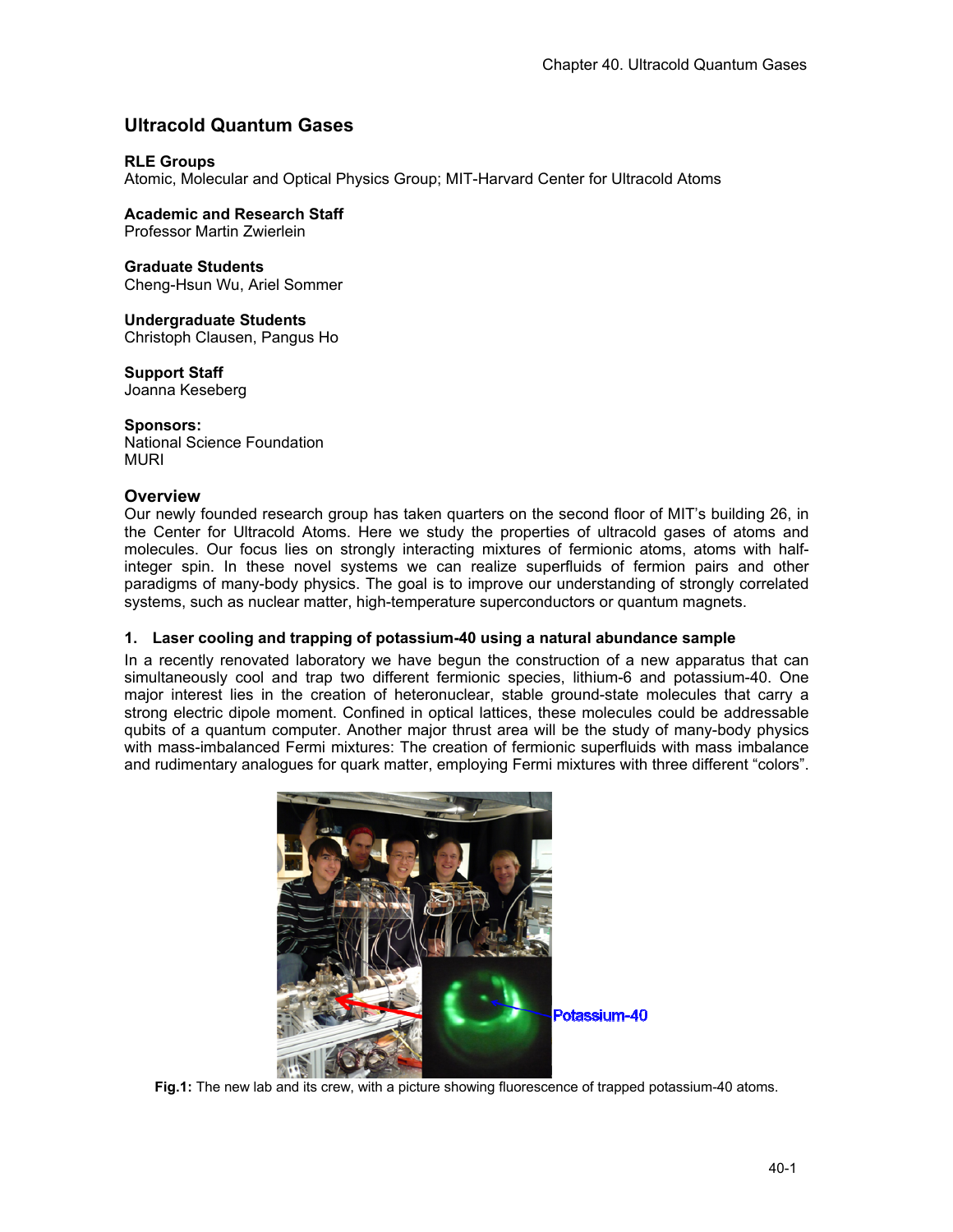#### Chapter 40. Ultracold Quantum Gases

One potential difficulty had been the low natural abundance of potassium-40 of only 0.012%. In previous setups, experiments had to resort to expensive sources of enriched potassium-40. We have overcome this problem via direct loading of non-enriched potassium-40 from a Zeeman slowed atomic beam, and demonstrated laser cooling and trapping of 50 million potassium-40 atoms at a loading rate of more than 107 atoms/s, competitive with experiments using enriched sources. This provides us with a very good starting point for our experiments on mass-imbalanced Fermi-Fermi mixtures.

### **2. Stability of a three-state mixture of ultracold fermions**

We have initiated the study of Fermi mixtures with atoms in three different spin states. This realizes the three-fold "color" symmetry of quarks. Thanks to the phenomenon of Feshbach resonances, interactions between the three different spin states change as a function of the applied magnetic field. We found that the stability of the mixture varies dramatically, by over four orders of magnitude, with the interaction strength. We identified a region of weak interactions where the mixture survives for over 20 s, and a resonant loss for strong interactions between at least two of the three states, with lifetimes of less than a millisecond. Intriguingly, there exists a peculiar loss resonance for the three colors around a particular value of the magnetic field where all two-particle interactions are attractive. This might be related to an Efimov resonance. Here, three particles with attractive interactions can form a bound state, a trimer, even though two particles alone would not be paired. We are currently investigating ways to prove or disprove the relevance of Efimov physics for the observed resonance.



Fig. 2: Top: Stable, "color" mixture of three different spin states of fermionic <sup>6</sup>Li atoms at 570 G. Bottom: Lifetime of the three-state mixture as a function of magnetic field. The mixture is stable around 570 G, where all interactions are weak. A three-body loss resonance is identified at 135 G. Beyond 600 G, the mixture becomes unstable towards two-body losses near Feshbach resonances.

#### **3. Coherence and clock shifts in ultracold Fermi gases with resonant interactions**

Mixtures of lithium-6 atoms with tunable interactions provide a remarkable new system to study fermionic superfluidity, the BEC-BCS crossover and spin-imbalanced superfluids. Here, one major result has been on the theoretical front:

Interatomic interactions limit the accuracy of today's atomic clocks, causing density-dependent clock shifts in radiofrequency (RF) transitions. Similarly, such shifts play an important role in